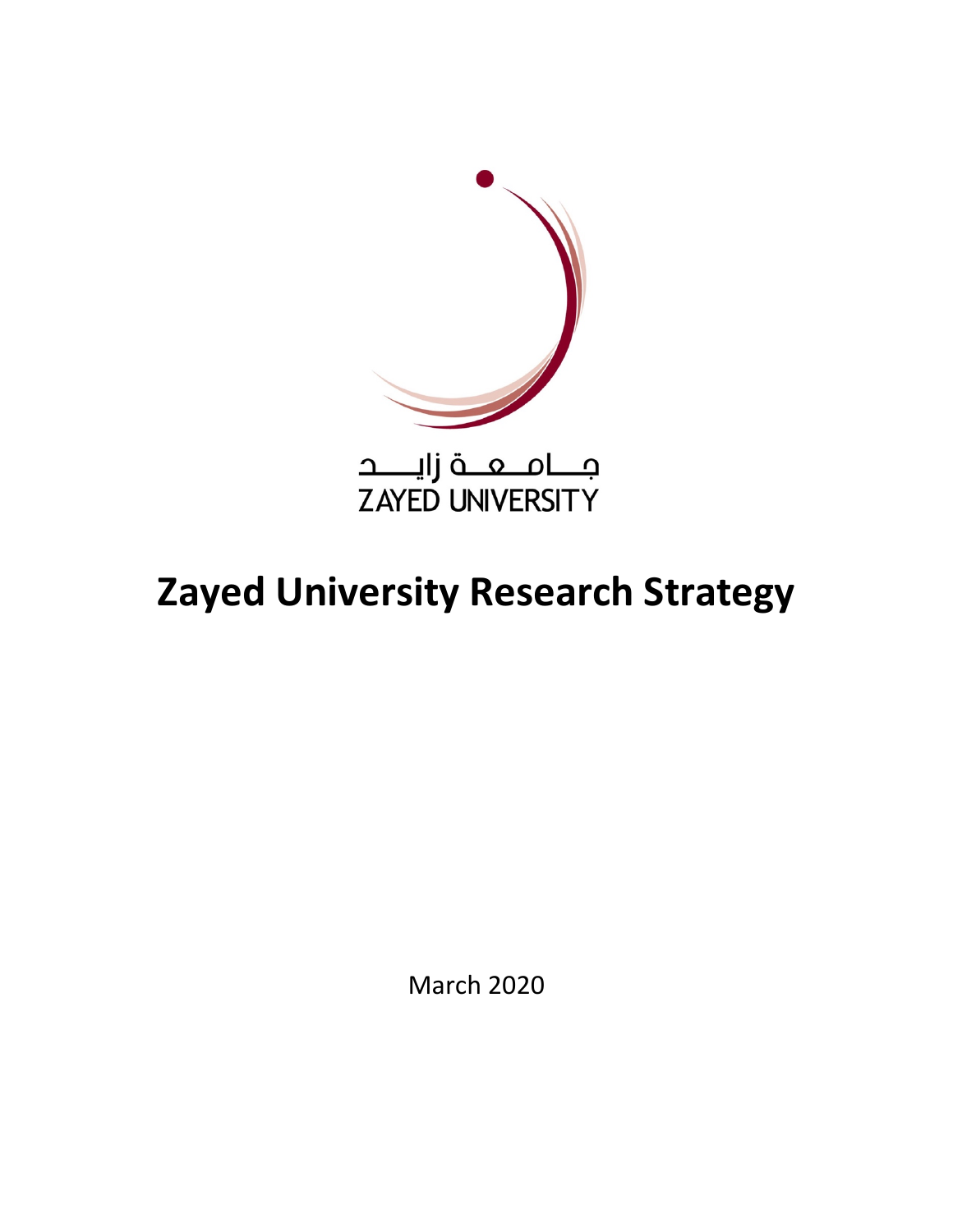# **Moving from Teaching to Research-and-Teaching**

Zayed University's mission statement refers to research, scholarship, and creative activities as among the ways in which the University has an impact for good, both locally and beyond. Furthermore, one of the University's five strategic objectives is to "enhance the leadership role of the University in scientific research and development in ways that contribute to a knowledge-based economy." In certain quantifiable ways, the University has reoriented its activities to create a greater research impact. Annual output has more than doubled since 2016. Year-on-year output has increased by 20% or more every year since 2015. For the first time, Zayed University entered the QS global rankings in 2019. This is, to a large extent, influenced by research, since many of the metrics are either directly (published articles, citations, research income) or indirectly (reputation) a measure of research quantity and impact.

The challenge as we develop a university strategy for the future, however, is different than simply increasing research output, which we have shown that we have the capacity to do. We now need to develop a strategy for moving from a primarily teaching institution that also is increasingly engaged in research, to an institution that can be described as a research-and-teaching university, with both activities together defining the university's mission and impact.

Zayed University's Academic Strategic Plan, developed in 2019, is organized around five "key paradigms." This document will primarily address the fifth of those paradigms, research and scholarship, and will suggest how the University might update the plan to guide it towards its future as a research-and-teaching university.

# **Outlines of a Strategy**

## 1. **Integrate** research and teaching.

Any articulation of a strategic plan to move toward a greater research orientation must recognize that this will be done in the context of a large teaching obligation, and, in the absence of a separate government allocation for research, a funding formula that is based on assumptions about teaching. Since the two pillars of research and teaching cannot be separated, it is better to consciously and intentionally *integrate* them. This means creating a culture in which we naturally do more of what is often called "research-led teaching": a focus on making connections between teaching and research.

One beneficial outcome of research-led teaching is the symbiotic development of students as researchers as the university moves closer to becoming a research-and-teaching institution, as it is determined to become. We should think of the next phase of ZU's development as being analogous to a researcher's own development in terms of skills and outputs, and then actually incorporate that into the curriculum where most faculty still spend the majority of their professional time.

In an environment of "research-led" and "research-oriented" teaching (they are slightly different, but complementary, approaches), the college/department's research output becomes a resource for teaching as well as a model of research activity for students, potentially inspiring them to feel the same passion for research as their mentors do. If this is combined with a programmatic, intentional, staged introduction of higher and higher levels of research by students as they move through the curriculum, it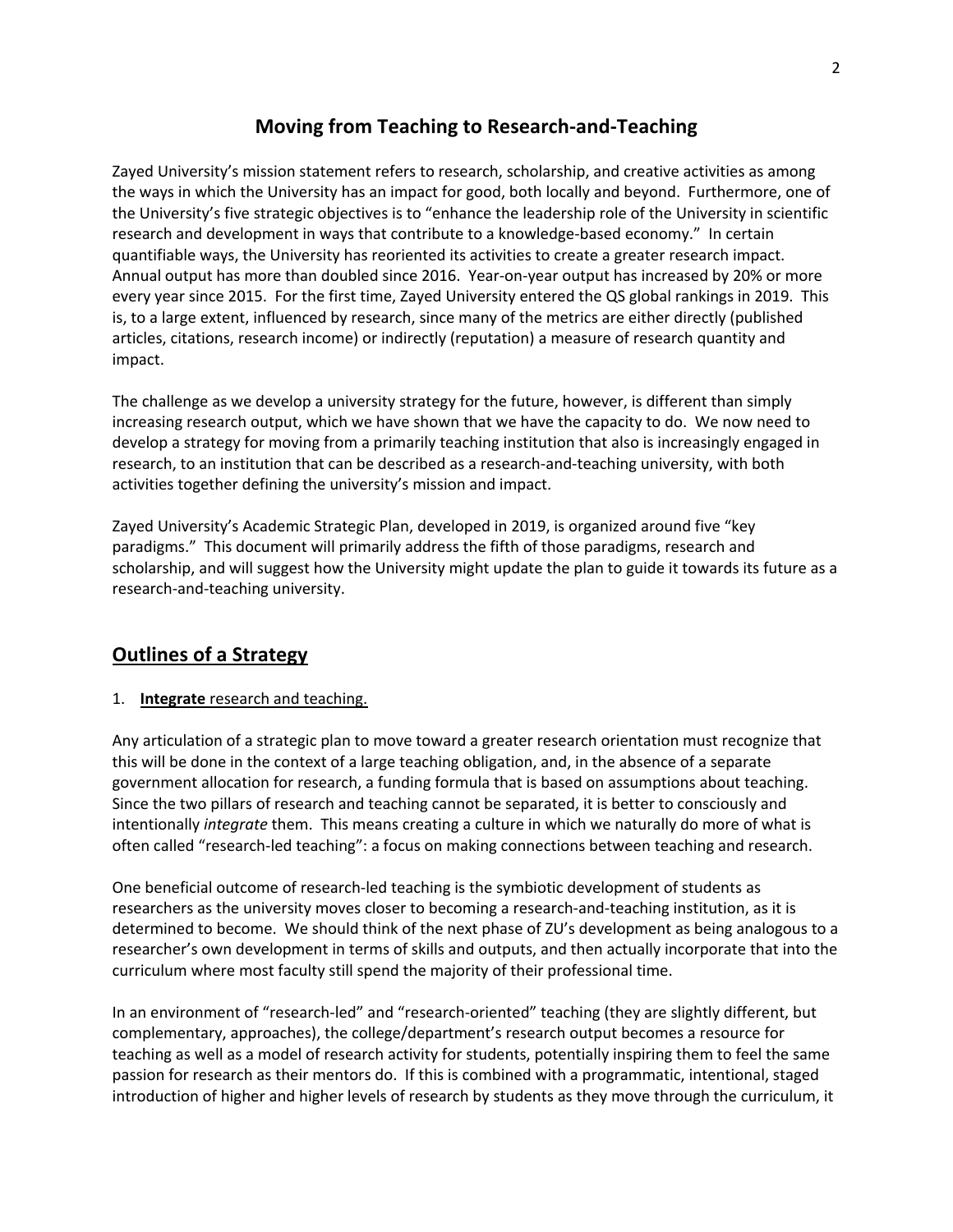becomes more likely that students will see research-based knowledge as something they *produce*, and not only as something they receive. This is *not* a substitution of research for teaching. Rather, it brings them together into an organic whole that mirrors the kind of faculty we expect to hire. It reinforces the idea that research is central to the faculty identity. With this change in curricular orientation, the role of the teacher changes. The teacher is still an expert, but now also a role model, a mentor, and ideally an active partner in producing knowledge.

One of the challenges, of course, is that studies show that the response of students to a more researchoriented curriculum will vary, depending on a variety of factors including how academically-oriented the students are (as opposed to a more practical or employment orientation). Nevertheless, putting more of a research orientation into the curriculum can have the effect of a) producing graduates better equipped to solve problems and to move on to more advanced study, and b) helping to foreground research as part of the culture of the university for all faculty.

# 2. **Clarify** faculty expectations, and align evaluation and reward systems.

Zayed University's current policy on faculty roles and responsibilities obligates faculty to engage in both teaching and research (along with advising and service), but a common complaint of faculty is that expectations regarding the mix of these activities are not clear. The development of a new strategic plan is an opportunity to strongly emphasize the university's research mission while recognizing its heavy teaching responsibility. In doing this, a careful policy review should be undertaken to ensure that all approaches to rewards and recognition are aligned. This includes promotion, salaries, annual awards, and faculty evaluation. Without such alignment, it will be impossible for the university to assure current and potential faculty that it is serious about its mission. With such alignment, however, we will have at least the procedural framework in place to reorient the university toward a new strategy. Since a frequent complaint from faculty is that policies, expectations, and rewards are *not* aligned, this is clearly an area that needs some work.

## 3. **Focus** resources on key areas.

We cannot do everything with the constraints inherent in the university's resource base (financial, infrastructural, and human). While we should be prepared to support the research interests of a diverse faculty across a wide range of disciplines, the university should also make strategic decisions about areas where it can have a substantial impact by focusing resources. Some may complain that this will have the effect of privileging some research fields at the expense of others, and in fact that is true. But that is how a university starts to make a name for itself as an institution with impact. In the case of Zayed University, these strategic decisions will certainly be guided by national priorities, including areas related to the Fourth Industrial Revolution, transformative technologies, sustainability, economics (including the Islamic economy and energy economics), and the focal areas of the UAE's Science, Technology, and Innovation Policy. Other areas will undoubtedly emerge as well, but the main point is that Zayed University will be seen as more vital to the nation's development if it can say that is has real research strength in areas that are seen as crucial to that development. Focusing financial and personnel resources in those areas will be an important part of a new research strategy.

## 4. **Attract** and retain the right faculty.

This is a complicated challenge, made more difficult by certain factors that ZU cannot control: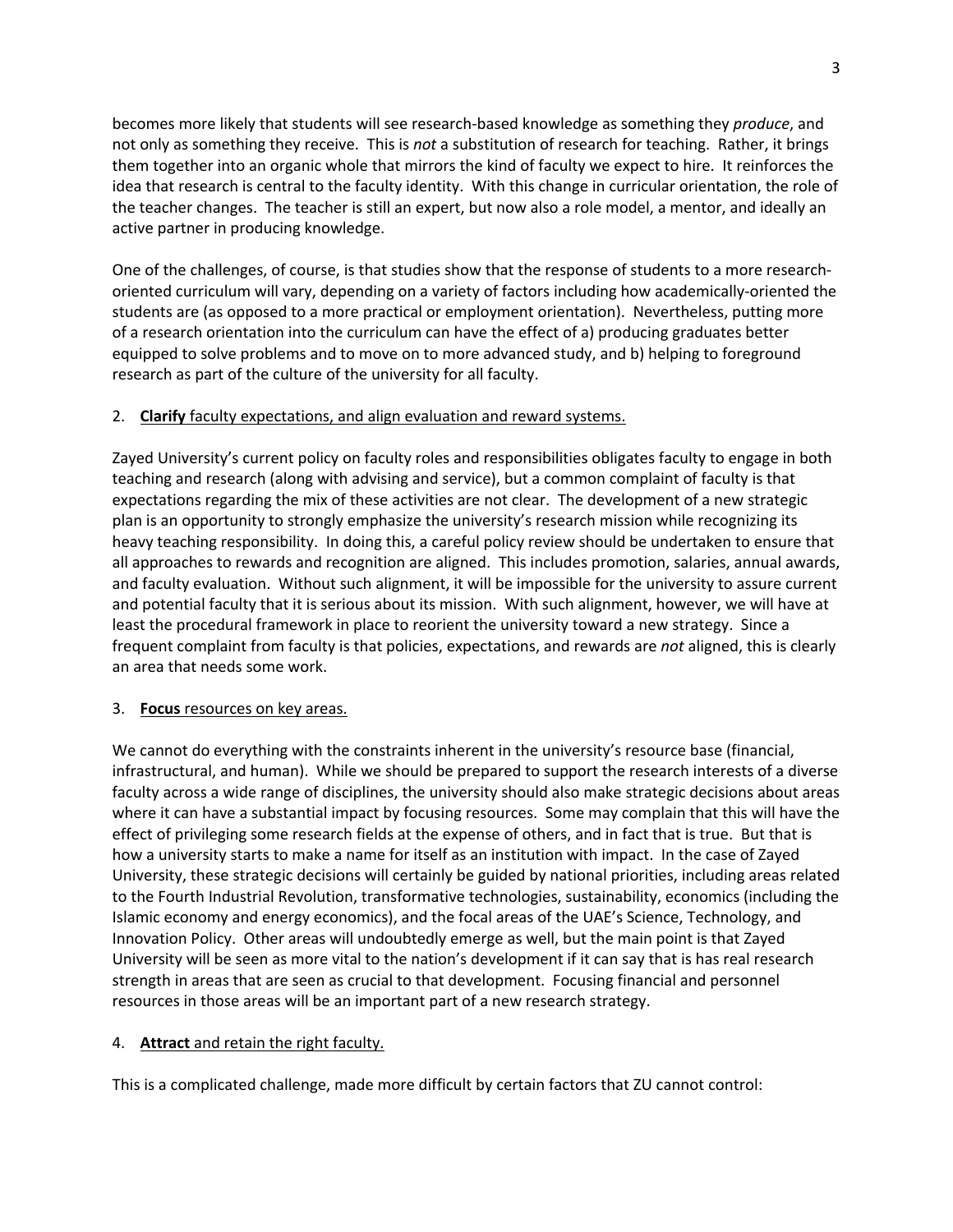- Some faculty we would like to attract may be nervous about relocating to this region. Whether this is through knowledge or lack of knowledge about the region makes little difference, since a move to a new country is as much an emotional/psychological decision as a professional one.
- Urban theorist Richard Florida has made a career out of identifying and tracking what he calls the "creative class." He argues that certain types of metropolitan areas are better at collecting the kind of creative people—including top scientists and academics—that in turn attract more of the same kind of people. It's a complicated mix of elements, including not only good universities but things like vibrant and diverse cultural life, freedom of expression and activity, good healthcare, and so on. The point is, not every urban space has all of these elements, or has all of them to the same degree. In a way, it's a case of "the rich getting richer," as concentrations of creativity attract more concentrations of creativity. For all its dynamism and fostering of innovation, many people still may not see the UAE as one of those places. We can do our bit to dispel that image, but it may be an uphill battle.
- Our compensation packages have become less and less competitive by the year, with a salary table that has not been updated in over a decade and benefits that some people feel have become less competitive. Adjusting the institution-wide salary ranges is not something we can do on our own, though we should advocate for it whenever we can. Deans regularly report now that they have a difficult time either hiring or retaining the faculty they most want because of non-competitive salaries.

We can, however, control some things, most notably our strategic decisions about our future. As we focus resources on key research areas, we will begin to develop one of the elements that powerful researchers want almost as much as they want the right facilities: other like-minded people to talk to and work with. If we want to hire a serious AI researcher, for example, it helps if we can tell that person that s/he will be working with faculty members X, Y, and Z, whose publications our recruit can look at to see whether or not this is a place where they want to work. The power of a research *community* to attract and retain top researchers should not be overlooked.

Additionally, though we cannot unilaterally change the entire salary scale without government approval, we should at least be willing to make adjustments *within* the existing ranges to reward those who make substantial contributions to the university's research strategy. An increase each year for everyone, as currently practiced, is certainly appropriate, as the cost of living increases each year. But if that is the only increase, then we risk sending the message that we do not align our reward systems with what we say is important, as noted above.

## 5. **Recognize** that research requires time.

Facilities are important, grant funds are important, compensation packages are important, recognition is important, but the secret currency of research is **TIME**. Workload issues must be addressed in such a way that research-active faculty have the time they need to carry out the research that will turn ZU into a research-and-teaching university. One reason that grant funds are often not spent is because faculty develop an ambitious and worthwhile project, but then find they have no time to work on it. This does not necessarily mean that every faculty will have the same teaching expectation, as some are always going to be more research-productive than others. But we must ensure that our teaching loads are consistent with the profile of a research-and-teaching university, and we must especially ensure that the high-productivity faculty that we want to attract and retain are not turned away by high teaching loads.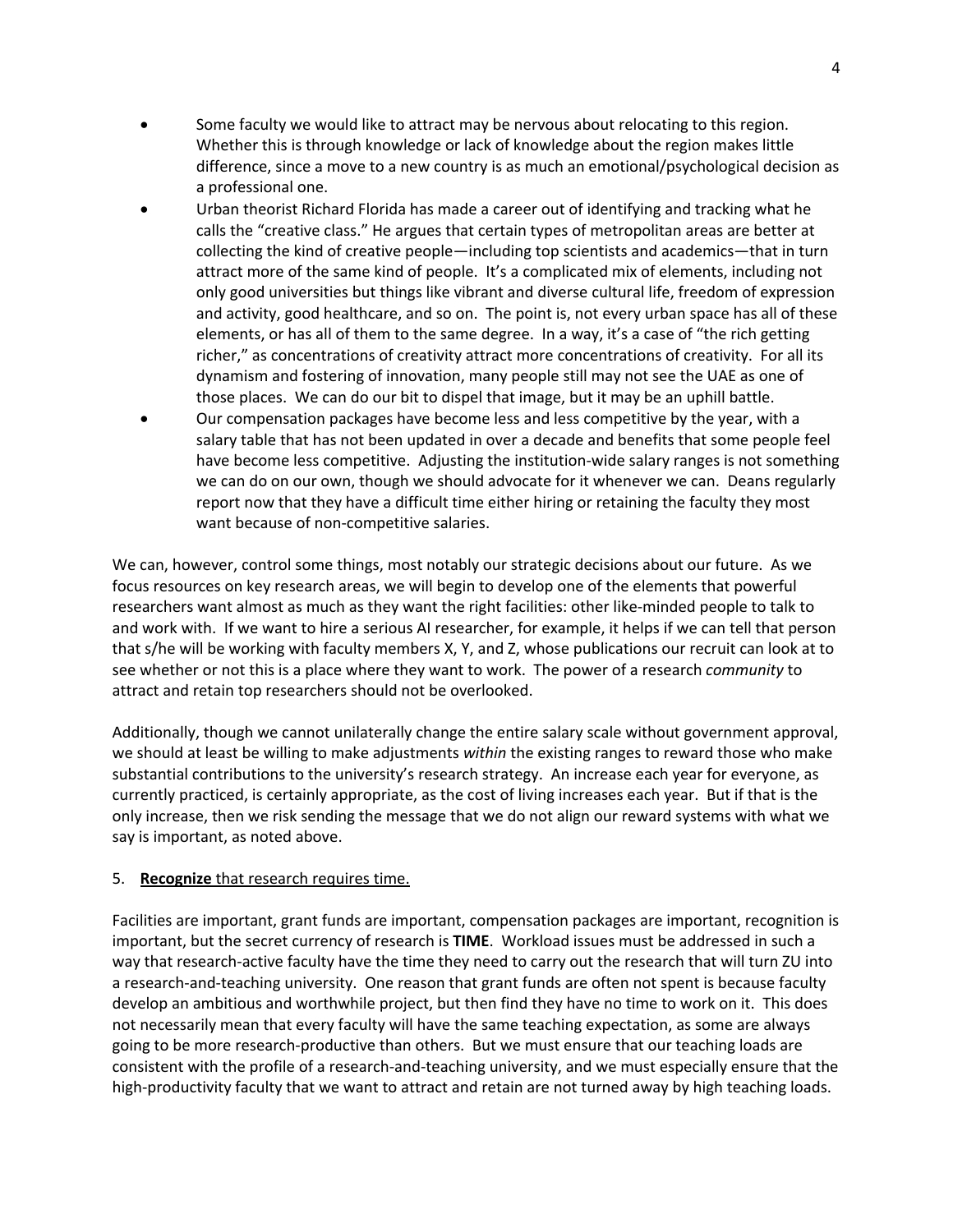*In the global competition for talent, our current workload model makes it very difficult to make a persuasive case for the best talent.*

There are benefits to adjusting workloads beyond the time this would give to researchers. In the section on Paradigm Five in the Academic Strategic Plan, one of the listed initiatives is to "increase the University expenditure on scientific research," and there is a university KPI for this. The single most effective way to do this may be to adjust faculty workloads. This would allow more time for research, the value of which is considered an expenditure. With more time for research, a larger percentage of allocated grant funds would be used, which is also reported as an expenditure. Faculty would also have more time to pursue external grants. Indeed, the importance of workload adjustment is such that it would most likely have a positive effect on every one of the eight initiatives listed in the research section of the Academic Strategic Plan. *Workload reform is crucial to the next phase of Zayed University's development*.

#### 6. **Unburden** the faculty.

Faculty were hired to do what they do best: teach and carry out research. The more we burden them with paperwork, reporting, and constant evaluation, they less time they have to improve in those areas, and, more importantly, the less satisfaction they feel from their work. If we really want to unleash more of the existing and future research potential of the university, we must find ways to liberate the faculty from some of the administrative burdens that hamper them.

#### 7. **De-bureaucratize** research.

Other than the lack of sufficient time, perhaps the greatest current frustration experienced by faculty researchers is bureaucratic processes that seem designed to create barriers rather than removing them. We need to carefully examine internal policies and processes to ensure that nothing unnecessarily obstructs research. This includes everything from academic approvals to procurement and finance processes, which are a constant source of headaches for faculty researchers. It also includes reducing short-term KPI reporting that discourages longer-term thinking and activity.

#### 8. **Enhance** relationships with industry.

If we are serious about being relevant to the needs of the UAE, we must develop close ties with industry. There are multiple reasons for this, including the potential for university-industry partnerships (funding, expertise, resources, commercialization channels). Industry needs to know more about the research capacity of the university, and the university needs to know more about the needs of industry. Deans, as well as the Assistant Deans for Research and Outreach, should be encouraged to spend substantial time away from the campus, building relationships and exploring opportunities.

# **The Road to Research Excellence**

As a young university, Zayed University has the advantage of being able to learn from the experiences of others, without decades or centuries of ingrained practices to struggle against. There are three primary lessons we should apply as we develop a strong research component for the Academic Strategic Plan.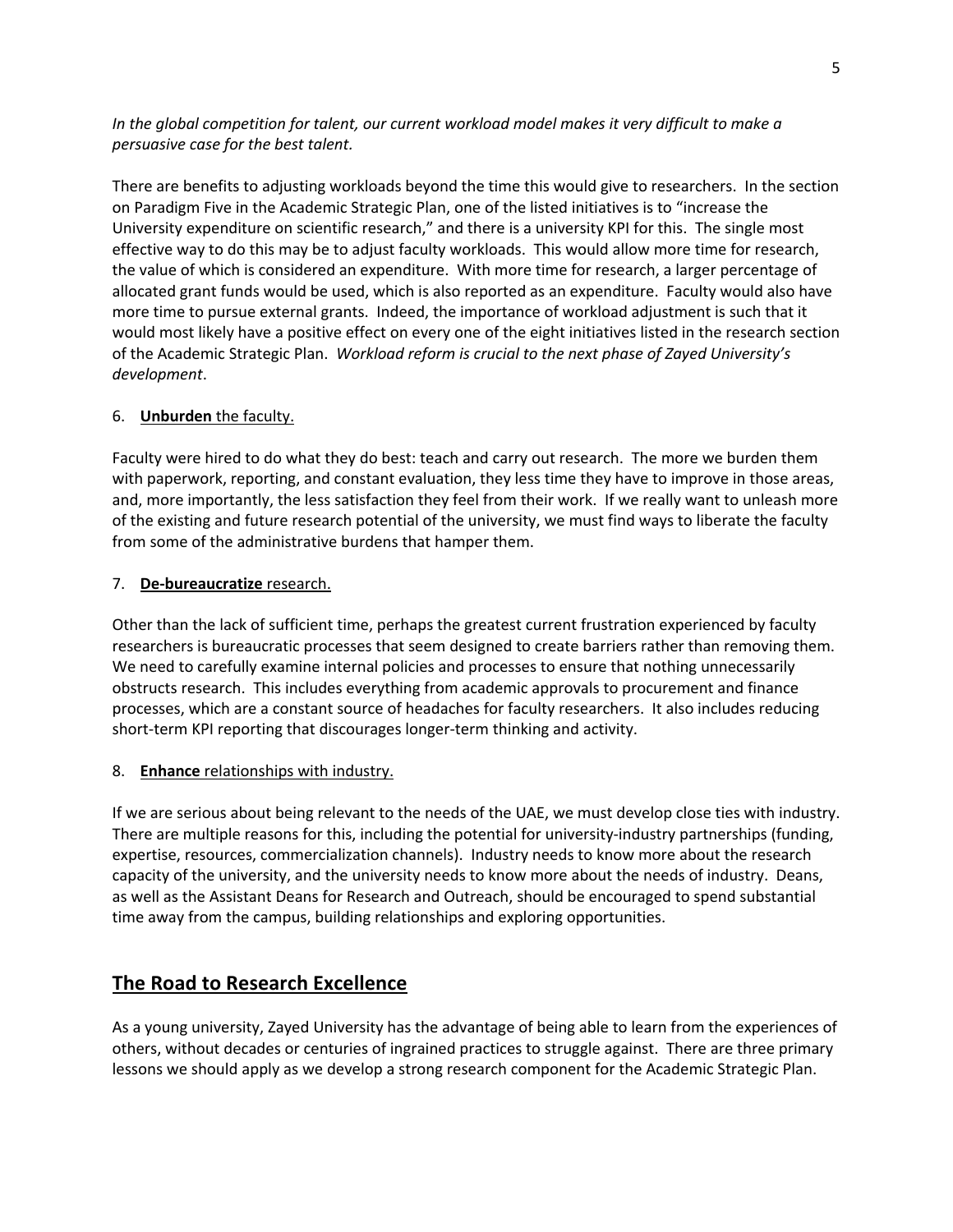#### *Lesson #1: The competition for talent, including research talent, is global.*

In his 2010 book *The Great Brain Race: How Global Universities are Reshaping the World*, education writer Ben Wildavsky notes that in an environment in which universities are focused on rankings (which are now global), and in which the development of "world-class universities" is the goal of nations across the world, the "competition for human talent" and "the race to produce innovative research" has also become global (p. 7). But since there is not enough "world-class" talent to fill every need, universities and national higher education systems must be very strategic in their thinking. There are few young universities that can "do it all," building true research excellence in every field, but it is possible to carve out niche areas of excellence in which we build strong capacity, focus resources, and publicize our successes. Strength builds strength, and as we become known for our research in selected fields, with academic programs attuned to those fields, it will become easier to attract not only more highly productive researchers, but more motivated students at both the undergraduate and graduate levels. This in turn can lead to the kinds of research synergies that mature research universities generate, with faculty, students, visiting scholars, post-docs, and industry partners working collaboratively in highimpact areas.

#### *Lesson #2: Internationalization is the key to future impact.*

It is ironic, but true: The global academic environment is intensely competitive, but the universities that thrive are also intensely collaborative. In 2014, Alice Gast, President of Imperial College London (currently ranked 10<sup>th</sup> in the world by Times Higher Education and 9<sup>th</sup> by QS), captured both the irony and the necessity of international collaboration: "Just as students benefit from a university environment that represents the global spectrum of cultures and values, so does research. It is interesting that such a fiercely competitive academic endeavour benefits so greatly from international collaboration, essential to building the best research teams. We compete better when we collaborate effectively with our competitors." (https://www.standard.co.uk/comment/comment/alice-gast-to-stay-top-londonuniversities-need-global-links-9767396.html) Gast has noted elsewhere that roughly two-thirds of ICL's research output can be traced to international collaboration. The percentage at ZU is actually similar, but we need to find ways to both sustain and expand international collaboration, looking for high-value partnerships in our focal areas. In addition, we should work to generate greater international representation in our student body, as this will challenge students to think outside their comfort zones, which is essential to creativity and innovation. To attract more international students, we should look carefully at our curricular offerings and ensure that we have something of value that will attract them.

# *Lesson #3: The key factors in building strong universities, with strong research cultures, can be identified.*

In *The Challenge of Establishing World-Class Universities*, a study published in 2009 by the World Bank, higher education expert and World Bank tertiary education coordinator Jamil Salmi examined universities across the globe. He distilled the lessons drawn from that study into a Venn diagram showing the interaction among what he described as the three characteristics of a world-class university: concentration of talent, abundant resources, and favorable governance, as shown below.